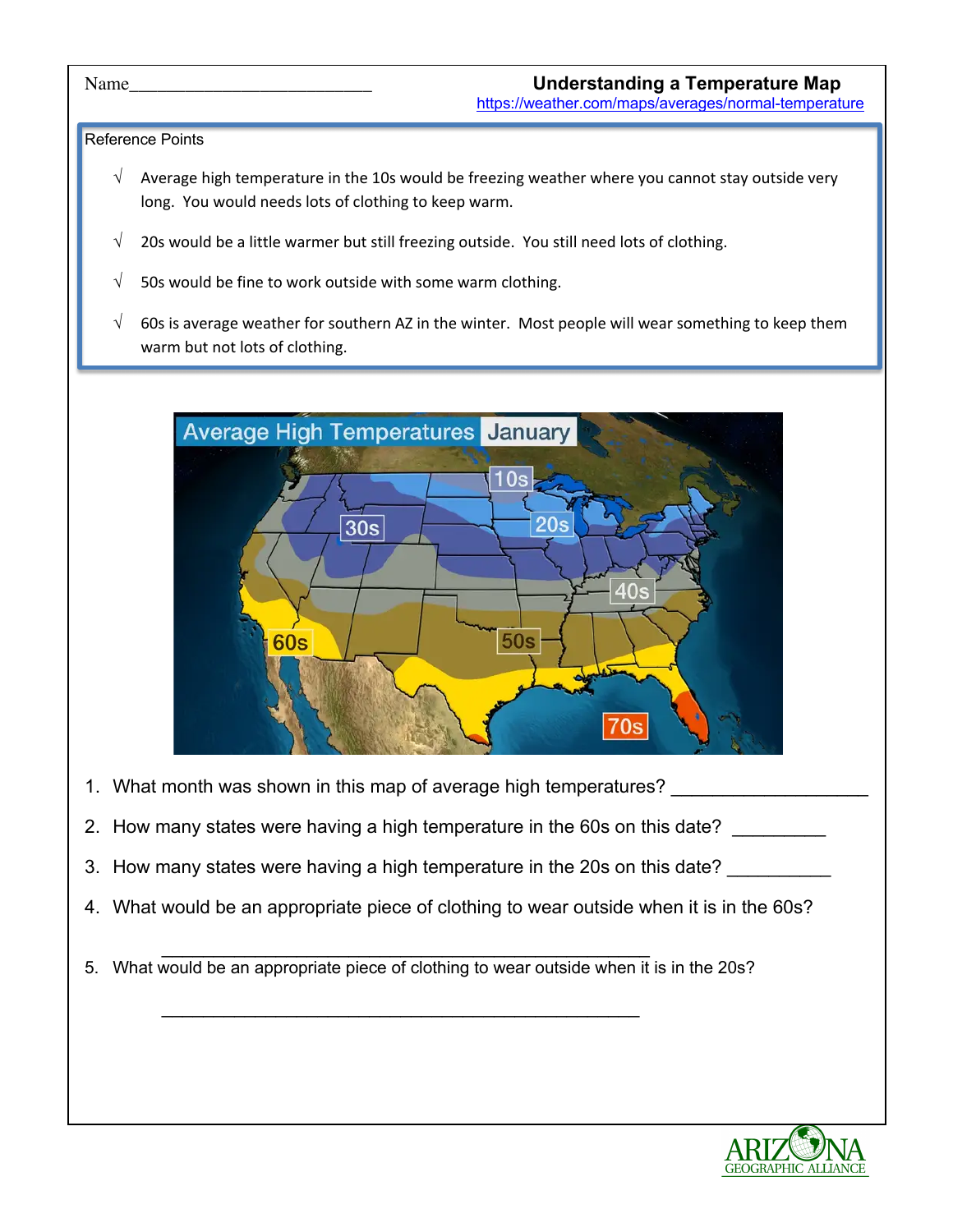## **Understanding a Temperature Map Answer Key**

- 1. What month was shown in this map of average high temperatures? \_\_\_\_\_January\_\_\_\_
- 2. How many states were having a high temperature in the 60s on this date? \_\_\_8 or 9\_\_
- 3. How many states were having a high temperature in the 20s on this date? \_\_\_11-13\_\_
- 4. What would be appropriate clothing to wear outside when it is in the 60s? sweater, coat, vest, etc.
- 5. What would be appropriate clothing to wear outside when it is in the 20s? coat, gloves, hat, etc.